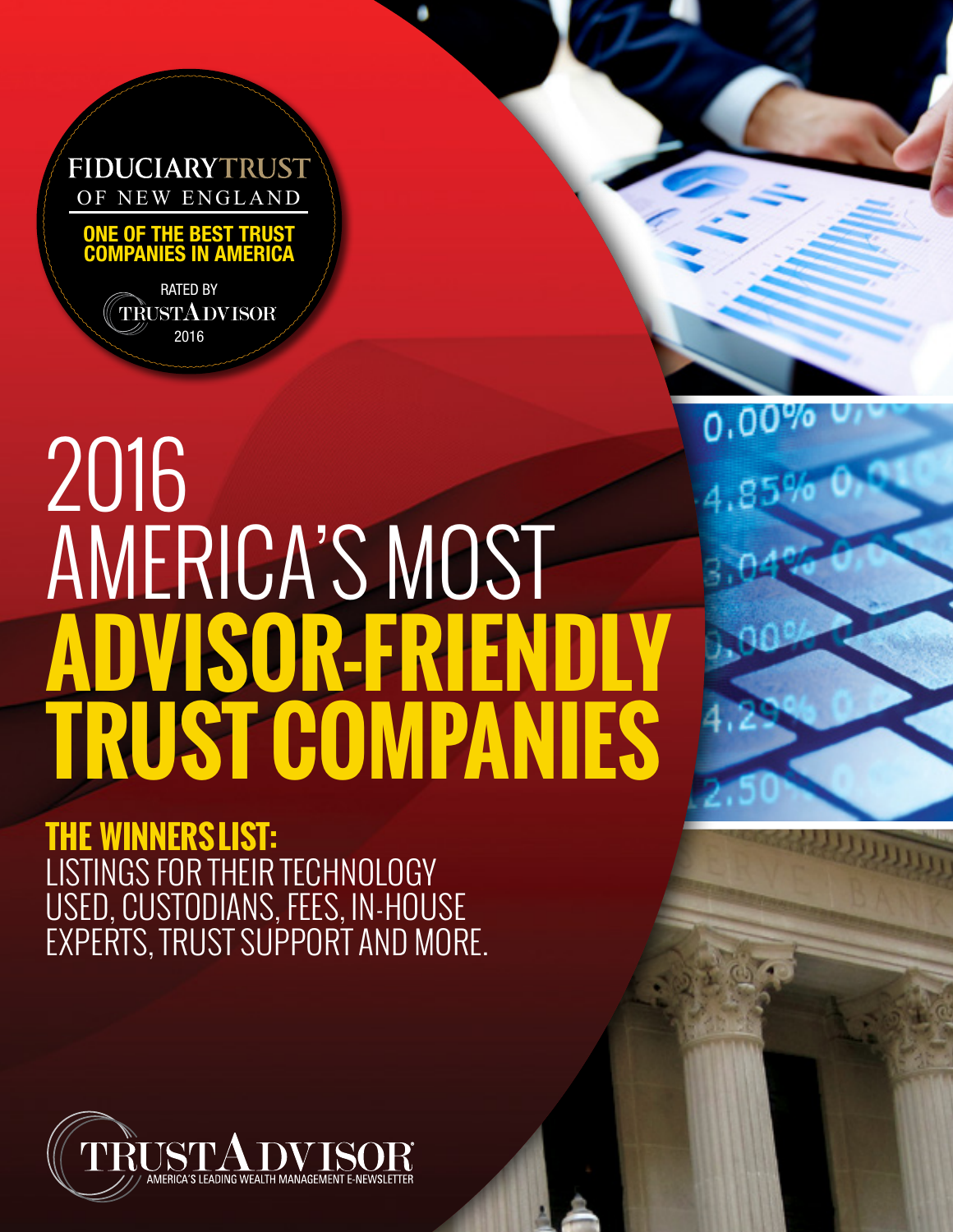

## TABLE OF CONTENTS

| <b>INTRODUCTION</b>      |  |
|--------------------------|--|
|                          |  |
|                          |  |
|                          |  |
|                          |  |
| How Trust Companies Help |  |
|                          |  |
|                          |  |
|                          |  |
|                          |  |
|                          |  |
|                          |  |
|                          |  |
|                          |  |
|                          |  |

<sup>© 2016</sup> The Trust Advisor, All Rights Reserved. Any reproduction all or in part is strictly prohibited without consent.

America's Most Advisor-Friendly Trust Companies is updated and published quarterly. Trust companies interested in being included in future editions should email: thetrustadvisor@gmail.com.

Disclaimer: The Trust Advisor, TheTrustAdvisor.com and The Trust Advisor e-newsletter (TTA) are not affiliated with any of the providers in this report. TTA makes no representations or warranties of any kind regarding the services described herein, including any warranties, express or implied, as to the accuracy, timeliness, completeness, or suitability of such content or products and will not be liable for any damages (including, without l purchase, retention or sale of any product or securities.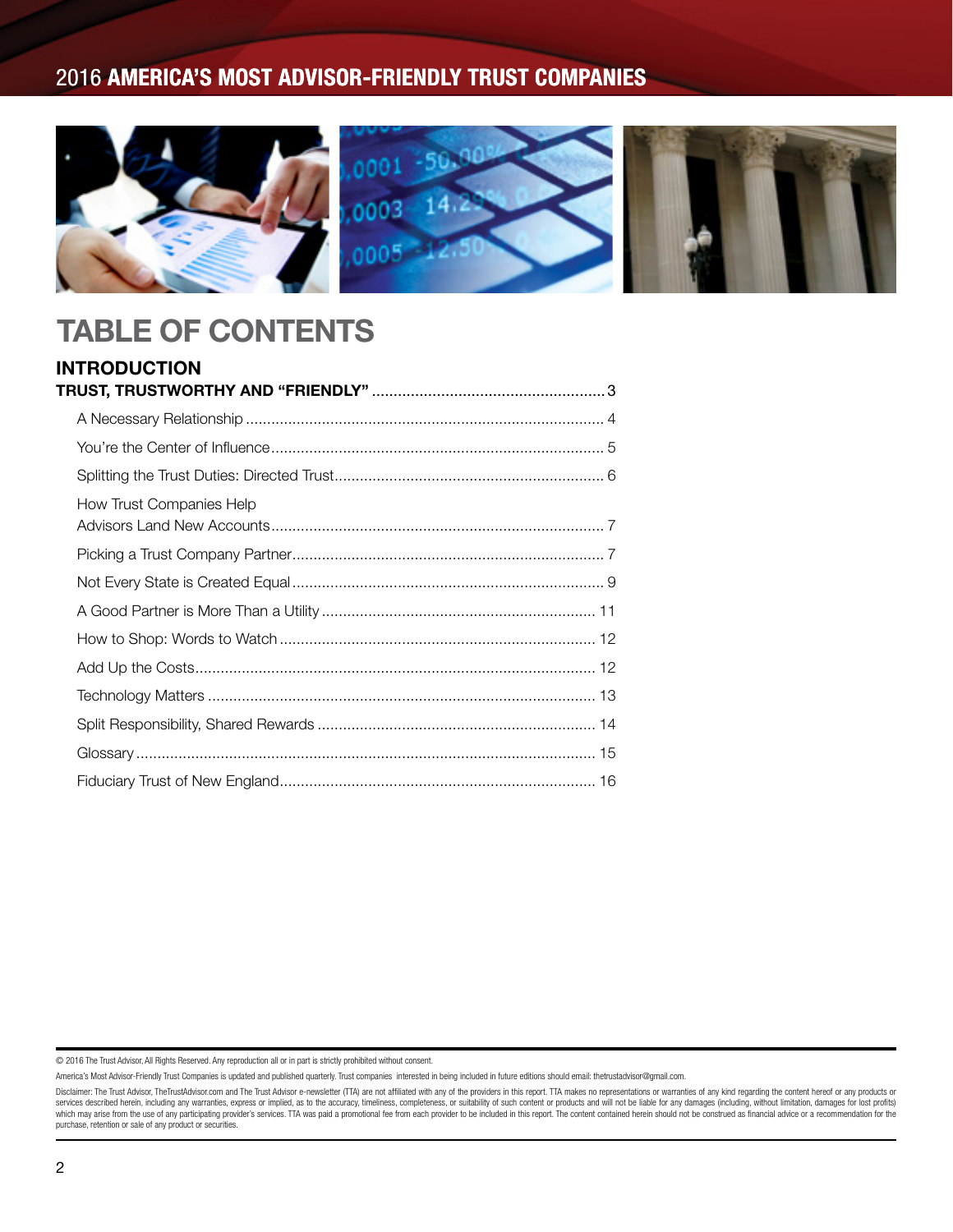## INTRODUCTION: TRUST, TRUSTWORTHY AND "FRIENDLY"

fter the year we've all just lived through, I hope all advisors who don't<br>support trust services are working fast to rectify that situation. Investor<br>are almost universally frustrated with raw investment performance support trust services are working fast to rectify that situation. Investors are almost universally frustrated with raw investment performance as the basis for their advisory relationship. As we've seen, an automated computer program can match the market for a fraction of the cost—and matching the market may not always be terribly impressive in itself.

Trust services create the kind of deeper, value-added relationship that provides the long-term structure that keeps clients from drifting away. Assets held in trust can remain in place in perpetuity, accumulating wealth across multiple generations of clients and keeping the fees flowing for decades. It's no wonder banks and other institutions keep chasing these assets and never let them go when they get them.

While this area of the industry is rapidly becoming essential to high-networth investors, only a minority of advisors has built the necessary network of relationships to help clients transfer their wealth into trusts. It takes a little time and effort to find the right partner. Moreover, with so many trust service organizations fighting for a place at the table, the cost of settling on the wrong partner is far too high.

Most trust service organizations are affiliated with banks or asset management firms that want to take over the way the money is invested. Many funnel the cash into proprietary products. Others simply exploit their access to your best clients in order to prospect a greater share of the overall assets away from legacy advisors and into their own books of business.

These trust service organizations may do a great job administering trusts, but from an advisor's point of view they're far from trustworthy. Anyone who refers clients to these de facto competitors is effectively giving a rival open license to take over the accounts. Instead of making those assets stickier, you're inviting them to migrate to a rival.

The good news, of course, is that dozens of trust companies have developed a business model nimble and efficient enough to cooperate with advisors. They're happy to stick to their end of the trust relationship and earn their fee from administration, fiduciary services and other specialized functions, leaving the way the trust assets are managed to the advisors who introduce the accounts. Many have no in-house wealth management operations and couldn't interfere with that side of the relationship if they tried.

These companies have staked their future growth on their ability to work with advisors instead of against you. They like advisors. They know the culture and the strategic considerations you deal with every day. We call them "advisor friendly" because that's what they are.



## FIDUCIARY TRUST OF NEW ENGLAND Michael Costa **President**

The continued trend toward the open architecture model of fiduciary services is exciting for us.

We have seen trustees utilize New Hampshire statutes, including decanting and trustee modifications, to modernize trusts and improve trust administration.

Individuals and families are dynamic and complex, and their assets and estate planning needs may not be the same.

We understand this and our client service model doesn't shy away from dealing with unusual assets and complex planning strategies. In fact, it's where we excel.

Our edge is experience. Fiduciary Trust of New England, together with its Massachusetts affiliate, has served in a fiduciary capacity for over 130 years.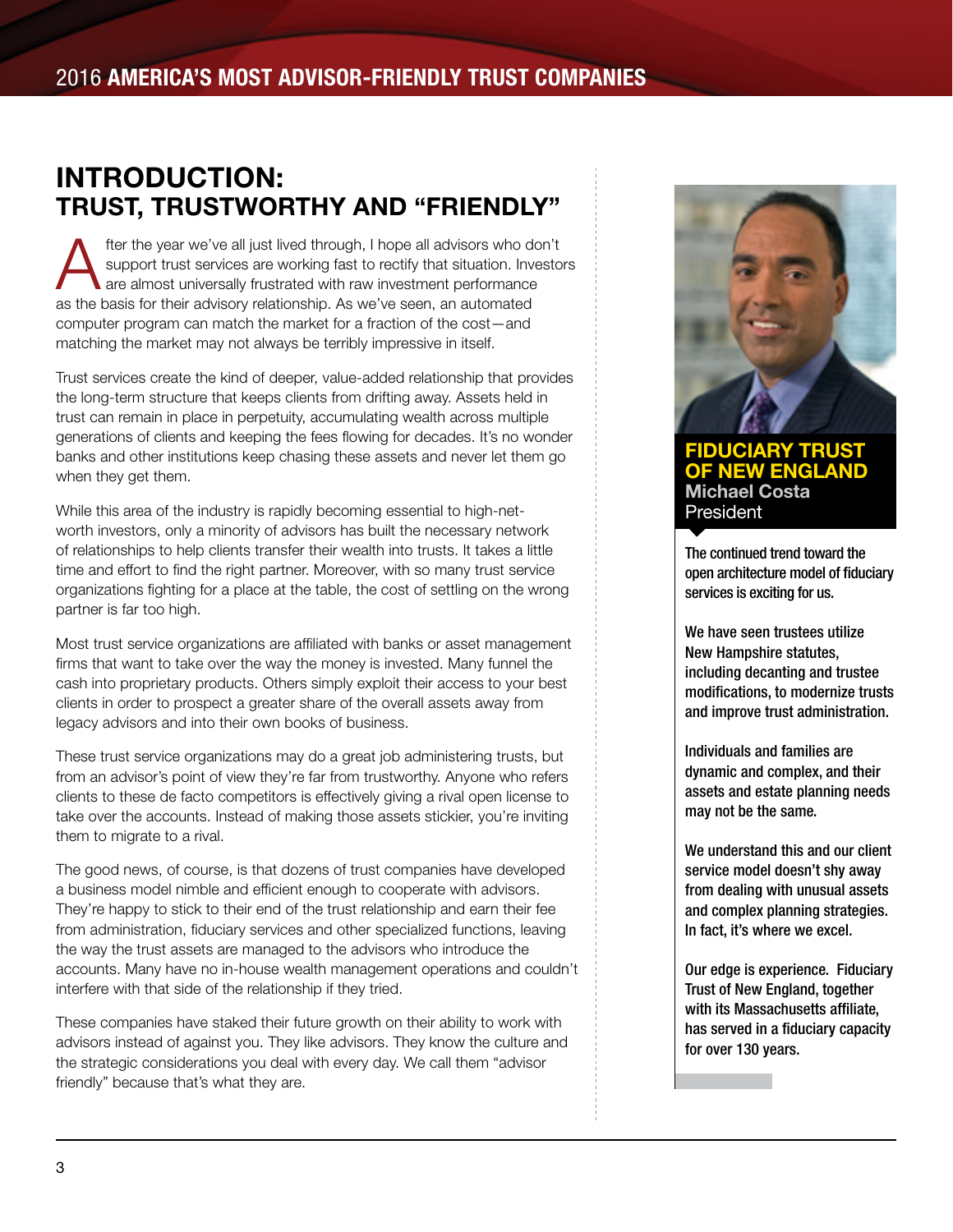Every year, we profile the companies that have demonstrated that they want to work with you. Some are massive, dominating their jurisdiction, while others work on a boutique scale. Many are specialists in various forms of trust or hard-to-place assets. Most provide various forms of support to help their partners market themselves as trust experts to clients who want this level of service and will get it from someone, one way or another.

You'll hear their stories in the following pages, but as always, if you'd like help narrowing the list, the Trust Concierge is standing by at findatrustee.com.

## A NECESSARY RELATIONSHIP

Competition for high-net-worth accounts has never been fiercer. Every advisor in the US is on the hunt for wealthy clients looking to provide the best mousetrap and service offering for their clients. In the process it goes without saying that high wealth accounts mean trust services.

Today's wealthy families are not willing to settle for someone who will simply manage their portfolios or give them a template for a financial plan. They've learned to use the Internet and they know there are all-in-one firms that can give them tax advice, insurance, estate planning, philanthropy, wealth transfers to future generations and more.

Your clients want a holistic approach with specialized expertise. They demand a financial advisor who will not only act as a go-between to the markets but as a guardian of every aspect of their financial lives.

And as it happens, one of the top items on their wish list is the ability to create and use trusts. While an individual can run a trust, the complexity and fiduciary burden make it difficult—even unwise—for an advisor to do so. At this point, the SEC has ruled that any advisor who wants to serve as trustee or trust administrator will face expensive and onerous audits. As a result, a third party needs to be identified to serve as trustee.

Given the complexity of the task, this will often be a specialized corporate entity, a trust company or bank trust department. Once again, as far as the trust and its creators are concerned, this can be a terrific solution. The corporate trustee has the resources and the expertise to manage the paperwork, meet the filing deadlines and bear the fiduciary burden—but in the past, the advisor almost always got squeezed out of the relationship.

To be considered advisor-friendly, a trust company needs to be able to pledge that it will cooperate with you, not compete against you. Unlike captive trust departments that exist to give their corporate parents—usually wealth managers or banks—access to your clients, these companies have unbundled their wealth management offering and can simply sell trust administration as a separate service.

The difference is vast. Conflicts of interest are eliminated. Very few of these companies could take over active management of your clients' trust assets if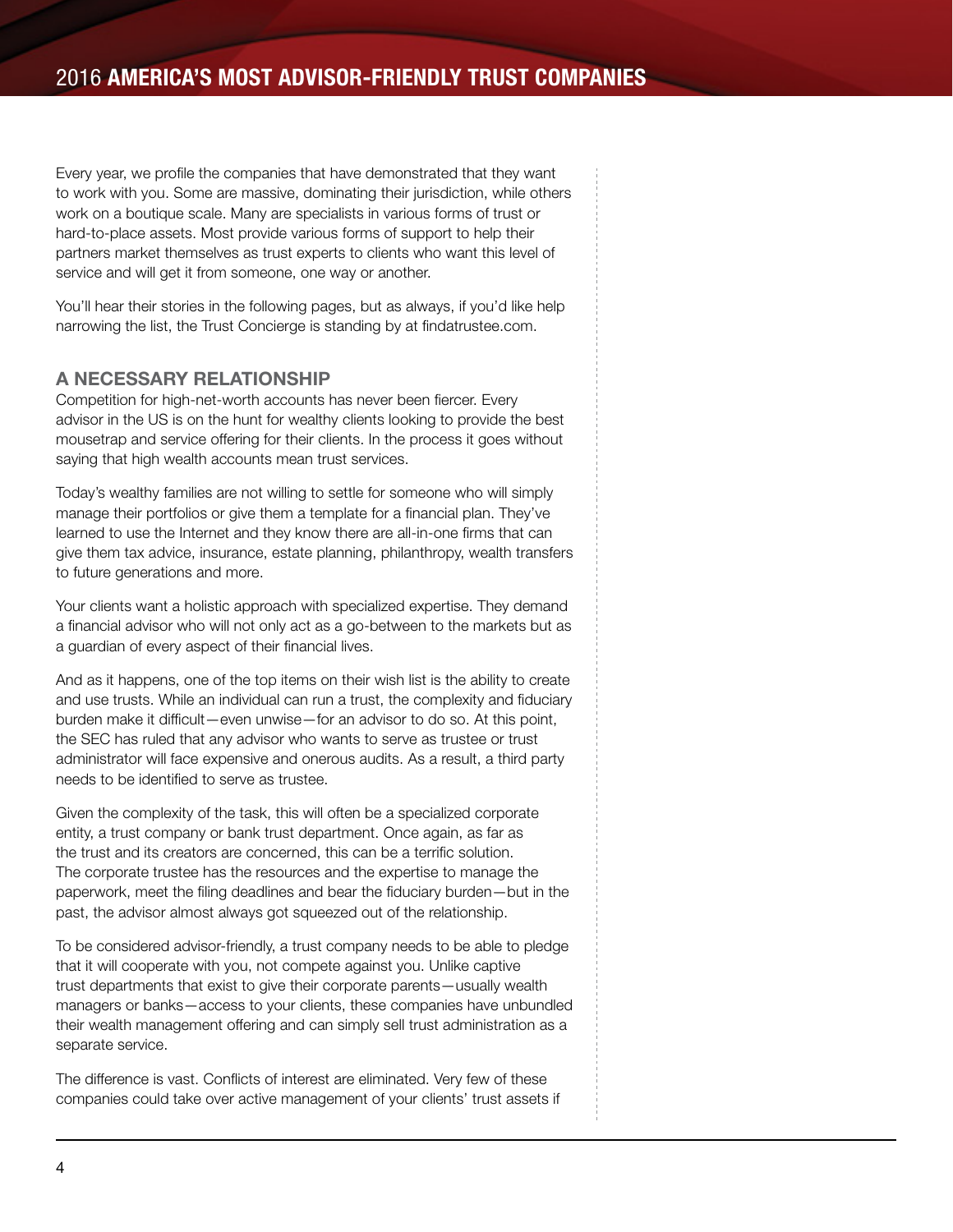they wanted to, so you're able to stay right where you are: carrying the ball and earning the glory.

Today's trust industry is still full of companies that compete directly with advisors for control of the assets, but thankfully their dominance is nowhere near as complete as it was. Progressive trust companies recognize that investment advisors are the best people to handle the investments and that the running the trust is enough of a challenge in its own right.

Much like independent advisors, these companies are not beholden to outside corporate interests. They rarely if ever have proprietary investment products to sell or commissions to capture. Very few will insist on taking custody of the trust assets, although many will do so if the trust creator or his or her advisor wants.

A trust company that wants to make the Trust Advisor rankings needs to go the extra mile to not only stay out of your business but also help you build that business. It's no longer enough to passively do no harm. They have to actively support your efforts to differentiate yourself as the advisor high-net-worth families consult when they want to open a trust, integrate it into their longterm financial plan or simply squeeze better investment performance out of an existing trust fund.

Time after time, we see that marketing support makes the difference between success and failure when advisors add trust services to their service platform. The closer your administration partner can take you to offering your clients a "plug and play" solution, the faster you will see concrete results in term of client retention and your own marketing efforts.

Sure, you can always educate yourself and prepare your own client materials, but that's a significant investment of in-house resources that may not pay off for months or even years. So go ahead and lean on your trust company partner – assuming, of course, that they're up to the challenge.

## YOU'RE THE CENTER OF INFLUENCE

With the right partner, your core role in introducing trust to your clients is as a center of influence. You don't have to be the expert on a technical level. The trust company will handle all the detail anyway. All you need to do is start the conversation: "are you familiar with what a trust can do for you?"

Keep it simple. Get copies of potential trust partners' marketing materials when you start talking about a relationship and lean on those materials to feed the discussion. They should have PowerPoint or the ability to construct a presentation for you.

Don't forget to remind your client that most other advisors are skittish about suggesting a trust even when it's obviously in an investor's best long-term interest, simply because it represents a sacrifice in terms of assets under management and possibly lost revenue. Barely 10% of advisors work with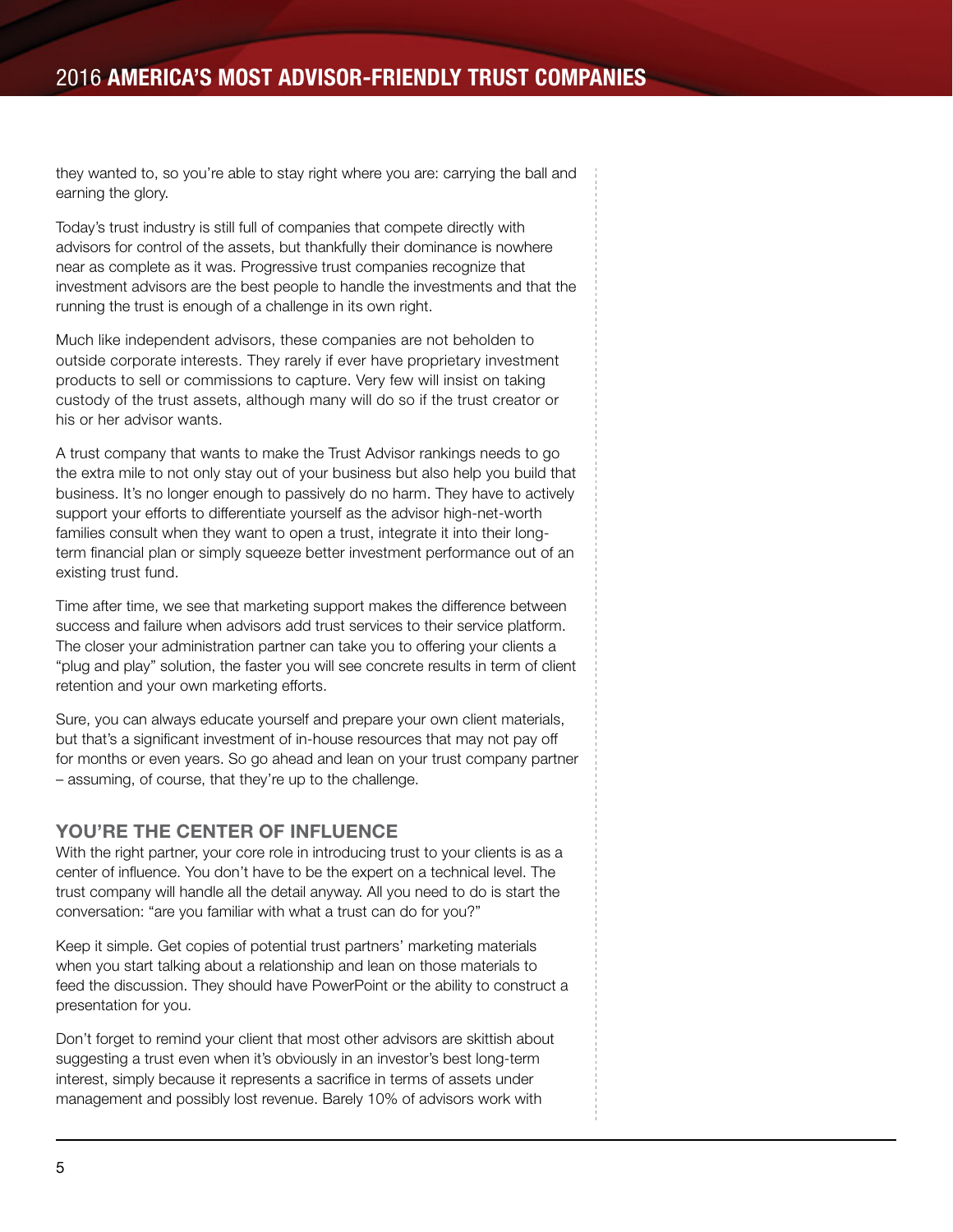trusts. It should impress any client to know that you're in that top decile right away, provided of course that you let them know.

Remember, the more trusts you direct toward a trust company, the more fee income they generate. A truly serious partner will feed every affiliate with plenty of training materials, consultation and even branding support to help you establish yourself in the trust field.

And in most cases, this material will keep you at the center. The trust company functions behind the scenes, so far back in the back office that they might actually be working several states away. Reports and communications can route through you and carry your logo and letterhead. Your clients may not even know the trust officer doesn't work for you.

Either way, top-tier trust companies are seeing advisors step up their cooperative efforts with other professionals who have a voice in wealthy families' finances. Attorneys and accountants play critical roles in the trust creation process and need to bring in advisors to manage the investments. You can play quarterback on the accounts you bring to the game, but having a team on your side goes a long way toward mutual success.

## SPLITTING THE TRUST DUTIES: DIRECTED TRUST

Thanks to innovations in the trust code in many states, truly advisor-friendly companies are happy to let the advisor keep investing the assets and collecting the management fees. From the advisor's perspective, only the client's satisfaction level changes.

The breakthrough came in the 1990s, when some states altered the rules to allow the creators of a trust to direct the trust company to follow the investment choices of an outside advisor. Trusts set up under these terms are generally classified as "directed" trusts.

Similar arrangements leave control over the investments with the trustee but allow that function to be delegated to an outside advisor. Naturally, these are considered "delegated" trusts.

Either way, as far as the portfolio is concerned, the advisor (you) is boss. The advisor earns the management fees. The trust company earns its own fee for handling everything else: accounting, custody (if required), reporting and payments to the beneficiaries.

If the IRS needs to inspect the books, the trust company handles it. If one of the people named in the trust documents has a special request, the trust company handles it.

Since both trustee and investment advisor are thus free to do what they do best, this aligns the interest of all service providers with the grantors and beneficiaries themselves.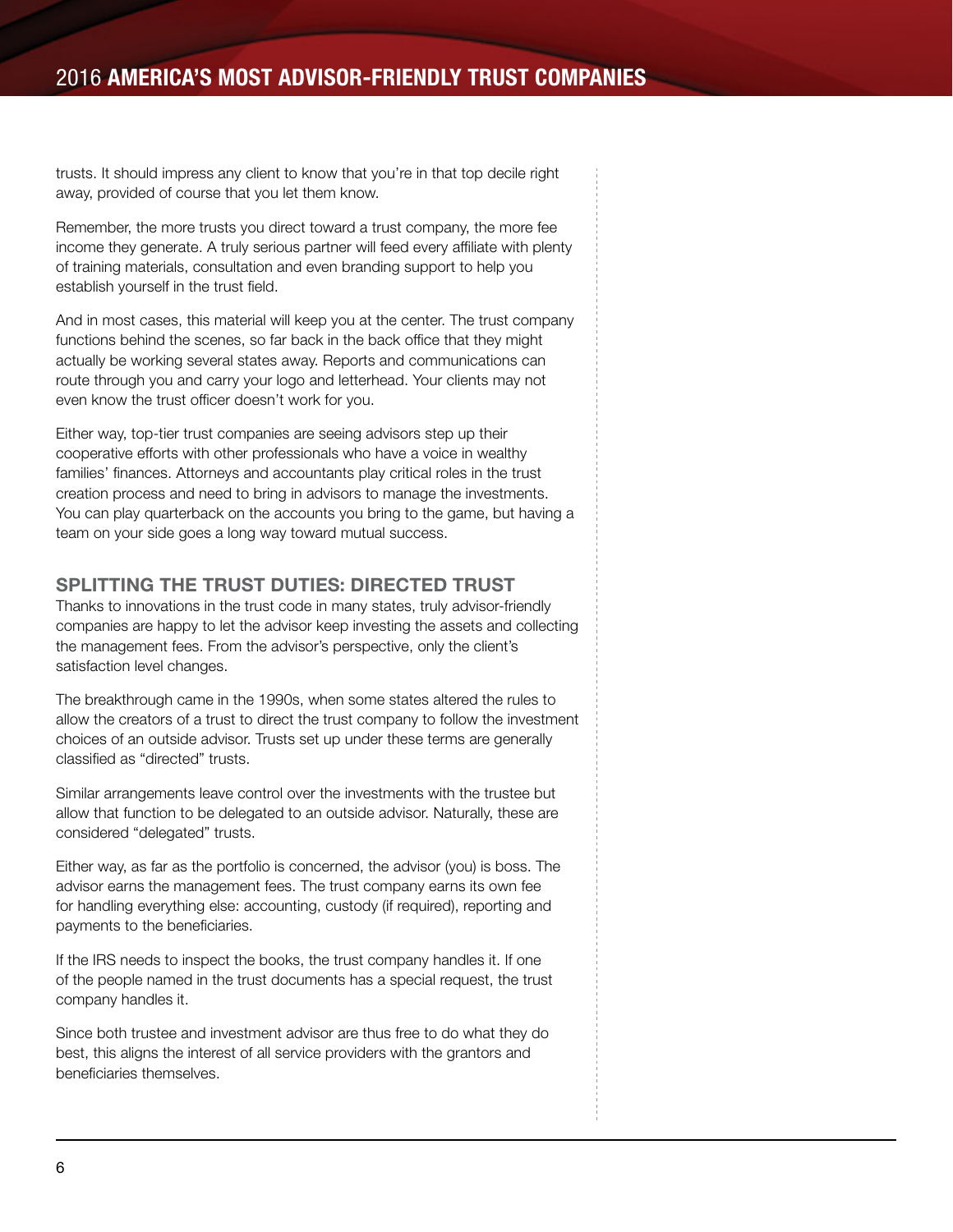#### HOW A TRUST COMPANY EARNS ITS FEES

The trustee is the person or corporate entity that manages the trust's affairs in order to ensure that it achieves the goals set by its creators. Trust administration issues, deadlines and procedures can strangle otherwise financially sophisticated people in red tape.

This is a fiduciary role, and as such the penalties for failure are clear-cut and severe. Your clients already know what you do to manage their money, but the trustee relationship is likely to be new and somewhat outside their experience.

Because you will want to remain the primary point of contact between clients and the trust company, you must have a basic understanding of the primary duties of the corporate trustee and any trust officers assigned to your clients' accounts.

Non-discretionary tasks are not optional. These include making income payments monthly, quarterly, annually or as otherwise directed by the trust. Trustees must also pay out principal as set forth in the trust and attend to all other matters the trust directs. Tax and other filing deadlines must be met in full. Any additional duties or instructions explicitly called for in the trust documents must be carried out.

Discretionary tasks give the trustee more room for personal interpretation. If the trust is silent on an issue, the trustee's fiduciary duty may require him or her to make discretionary decisions. For example, a trust may indicate that the trustee can make principal payments "after considering other sources of income available to the beneficiary," in which case the trustee should demand extensive documentation from the beneficiary before making a decision.

Many trust officers also perform miscellaneous activities on behalf of the beneficiaries as part of their overall ethic of service, even if these tasks are not explicitly mandated in the trust itself.

## PICKING A TRUST COMPANY PARTNER

The Trust Advisor's audience includes some of the highest-powered professionals in the industry.

Not surprisingly, most of you want to open up your business to support trusts for very simple reasons: a wider offering makes it easier to court new clients, encourage existing relationships to trust you with more of their assets and generate more revenue on every dollar of AUM on your platform.

A full 82% of our readers say finding a trust company they can recommend to their best clients has translated into new relationships, enhanced account retention or both. That's it. It's a pure business decision and the numbers speak for themselves.

In terms of picking a trust services provider that can help you achieve those goals, you are all about testimonials. A reader survey we ran a few years ago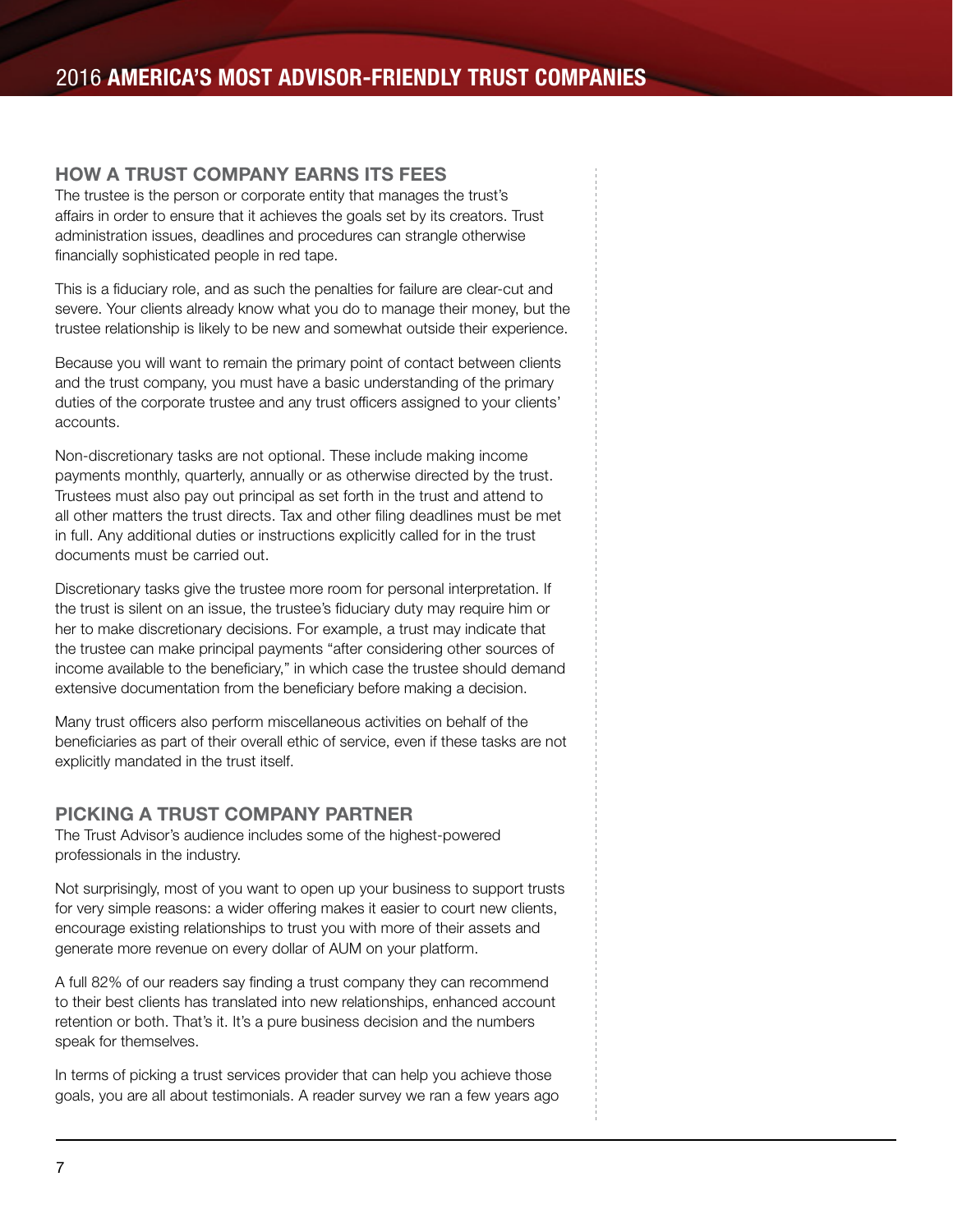revealed that 80% of you say reputation and length of time in business are the most important factors in picking a partner. Only 22% are looking for the lowest-price solution.

What does this mean? Advisors look for testimonials and case studies to prove that a potential partner can back up its claims. That kind of information is hard to get from a website, so you'll probably need to pick up the phone even if our Trust Advisor Concierge does most of the legwork for you in advance.

Once you make the calls, you'll have a much better idea of a trust company's standing in the industry and whether it would be a good fit for your clients. If that side of the company passes muster, you've determined that even a tiny boutique vendor may be worth a few basis points more.

## HOW TRUST COMPANIES HELP ADVISORS LAND NEW ACCOUNTS



Help transfer trust accounts over from bank trust departments to RIA custodians 80% and 30% and 30% and 30% and 30% and 30% and 30% and 30% and 30% and 30% Providing education to family members that a professional trustee protects and preserve assets for future generations **75%** Co-producing luncheons, seminars, events to help recruit new business 62% Providing marketing support materials to prospective clients to capture more assets from client trust accounts 49% Providing integrated technology that helps show account values and trust accounts using trust companies' trust systems and the state of the 46% Answering hotline questions from clients with trust questions 36% Providing trust education to advisors services 22%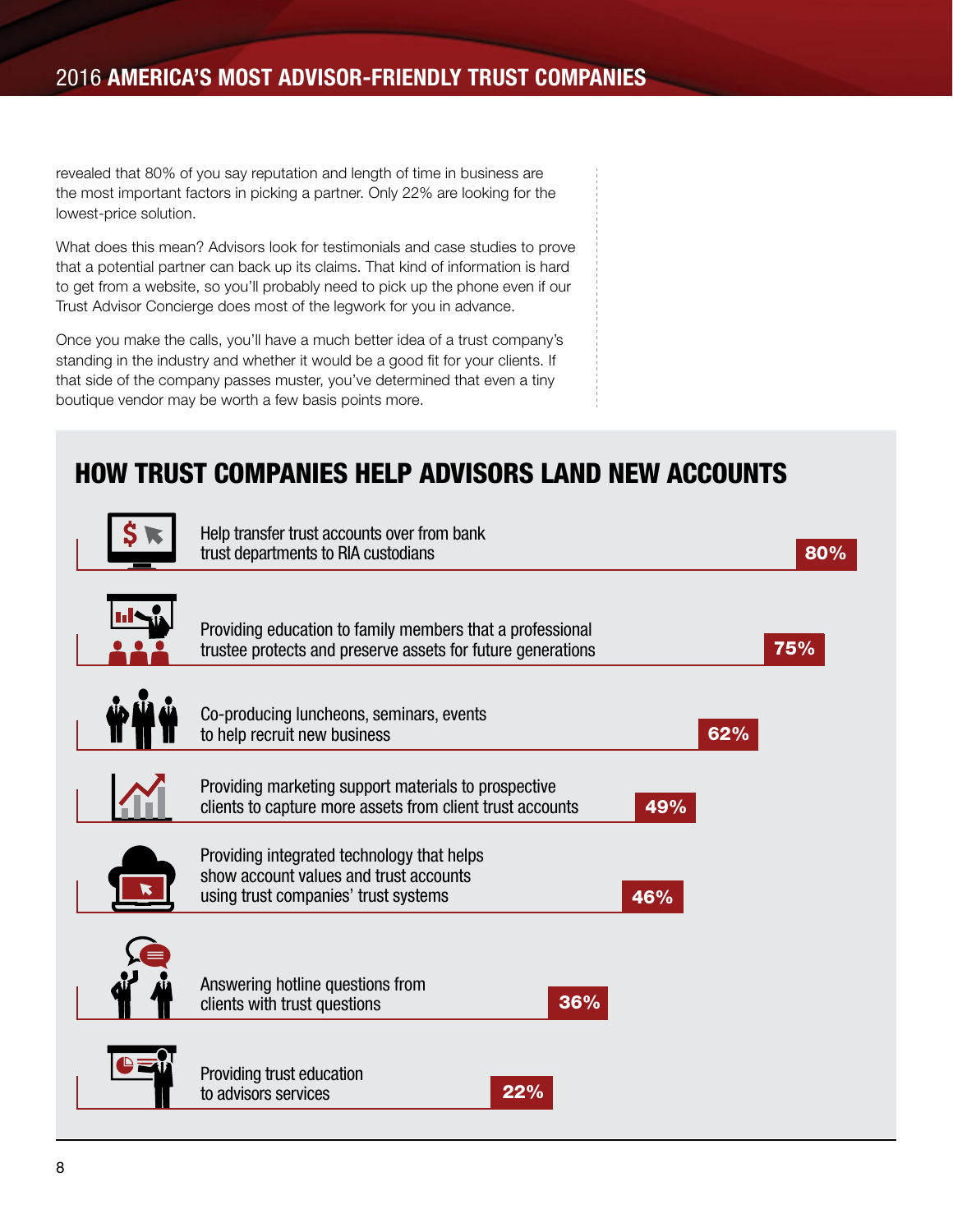## A PARTNER IN YOUR SUCCESS: MARKETING SUPPORT

Trust companies know the benefits of trusts better than anyone. They've seen the results over and over as part of their everyday operations: lower tax drag, protection from outside scrutiny and nuisance lawsuits, multiple generations of wealthy families kept together through a unified ethos and set of financial instruments.

Having a trust company you can trust on your side does more than simply defend your book of business when your current generation of clients dies and hands over the assets, presumably to a trustee or rival advisor the heirs pick.

This is actually a way you can go on the offensive and prospect accounts from competitors. The chart above, lays out the primary ways trust companies help advisors not only retain existing business, but even grow.

Either way, if you want to communicate the value your trust partnership adds to your clients and prospects, odds are good that the trust company already knows exactly what you should say. You shouldn't have to educate yourself in the intimate workings of the trust code just to sell yourself as an advisor who works with these vehicles.

All you should need to do is let your partner provide the marketing materials you need. Any trust company that's winning new accounts probably has a library of white papers, newsletter articles and other informational content that it distributes to its own prospective clients. Volunteer to pass it on to your clients and prospects as well.

Tapping your trust partner's expertise in marketing trust-oriented financial planning techniques doesn't diminish your own central role in your clients' eyes. At worst, all you're doing is demonstrating without a shadow of a doubt that you're a professional who knows who to contact for support on specialized topics. More likely, your clients will simply start thinking of you as the person who knows about trusts.

Either way, a real advisor-friendly trust company won't make you reinvent the marketing wheel. They've already done the heavy lifting to support their own business, and besides, if you end up convincing any of your clients to create a trust, they're the ones who benefit. Your success is their success. A real partner should do whatever it takes to make that happen – and they should be proactive enough to volunteer their help before you ask.

When interviewing a potential partner, find out about the marketing support. It's not necessarily a deal breaker, but the more the trust company can help you establish your role as a trust advisor, the faster this relationship will pay off for you both.

## NOT EVERY STATE IS CREATED EQUAL

You may have noticed repeated references to "some" states, "good" jurisdictions and so on. Location is everything in the trust business.

Not all U.S. states support all of the major types of trust that your clients may need, and in fact some experts consider only a handful of trust havens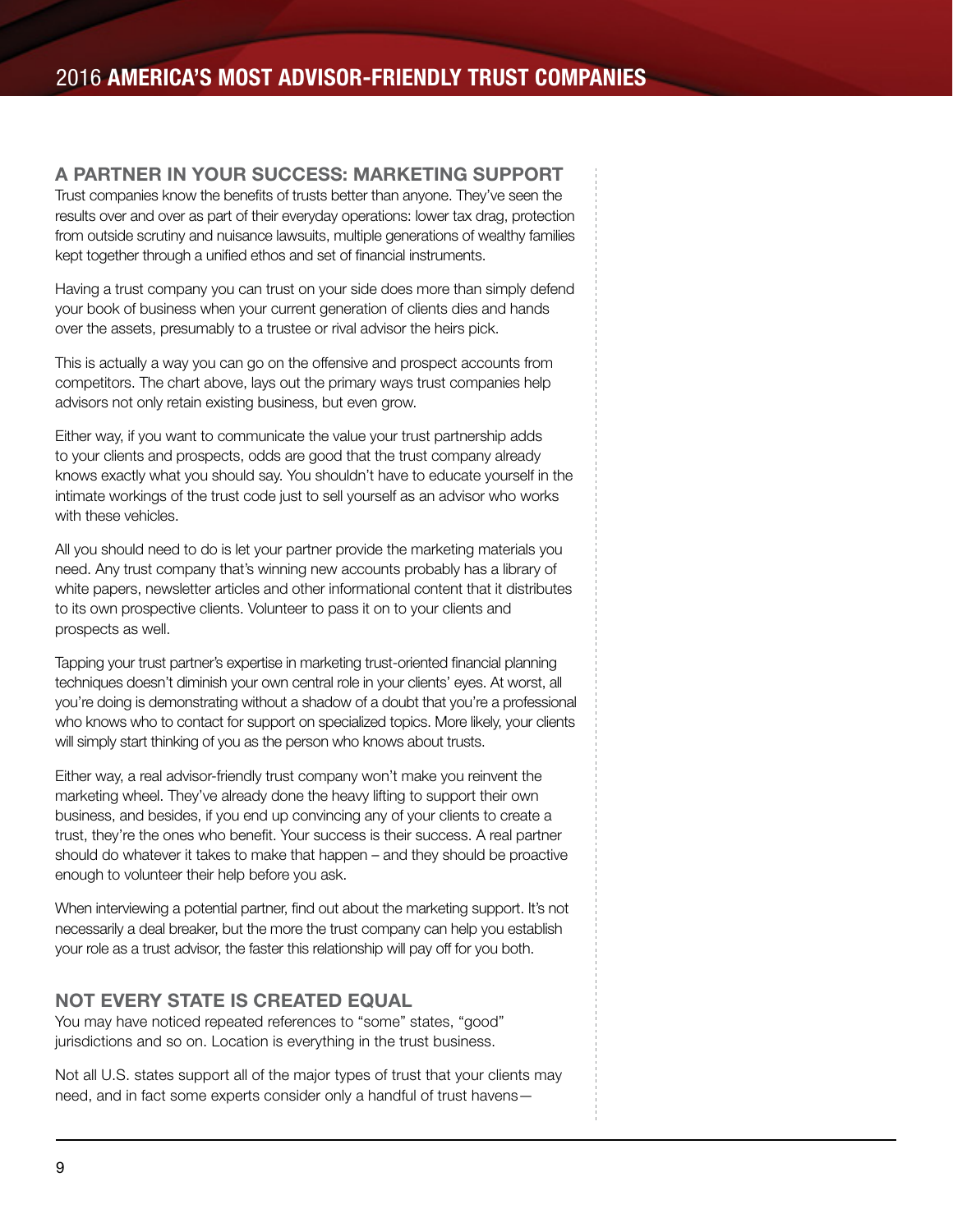Alaska, Delaware, Nevada, New Hampshire and South Dakota—to be really top-tier places to create and run a trust.

You need to find a trust company partner that can work with your clients wherever they live. However, anyone from any state can set up a trust in any jurisdiction, so no advisor should feel constrained by what's available at home. Recent trends have led wealthy families and individuals to seek out the most favorable environments for their assets, changing residences as tax laws shift. Because of this, many large family offices are opting for maximum flexibility when the time comes to decide where to set up the new trust.

In addition, family needs change from generation to generation. Even if the prospective trust grantor doesn't need a particular tax benefit or class of protection at the moment, these advisors know that circumstances change. And since multiple generations may be part of the equation, the trust must be able to evolve with the family's needs. Because of this, many advisors look for a combination of factors when searching for a trust company:

- **Perpetuities.** Conventional trusts can expire a few decades or maybe a century after the original grantor dies, but many states allow property to remain in trust for many generations longer than the standard state and in some cases forever. These perpetual trusts or dynasty trusts are a very popular technique for planners and clients today.
- **Favorable tax rules.** Avoiding state income or capital gains tax is another key objective for planners to achieve for their clients. Alaska, Florida, Nevada, New Hampshire, South Dakota, Texas, Washington and Wyoming do not impose an income tax on trusts. Delaware does not impose an income tax on trusts if the income or capital gains are accumulated or distributed to non-resident beneficiaries.
- **Asset protection.** Some states offer varying degrees of protection for locally domiciled trusts from the trust creator's creditors. While the language can be so vague as to be useless in court, jurisdictions like Nevada, New Hampshire and South Dakota have a rich body of statutes in place designed to shield property from legal claims.
- **Total return trusts.** Many states have enacted total return trust or power-to-adjust statutes. Trustees in these states can now invest based on a total return approach and satisfy beneficiaries who receive either a share of current income or the principal at a later date. Most states with total return trust legislation have the ability to convert a trust to a unitrust percentage between 3% and 5%.
- **Delegation.** Needless to say, you want a trust provider that operates in a state that allows an outside advisor to manage the portfolio. But this is not quite as intuitive as it initially seems. Review state statutes permitting segregation of duties to make sure that the trustee will provide exactly the level of supervision you find comfortable -neither more nor less.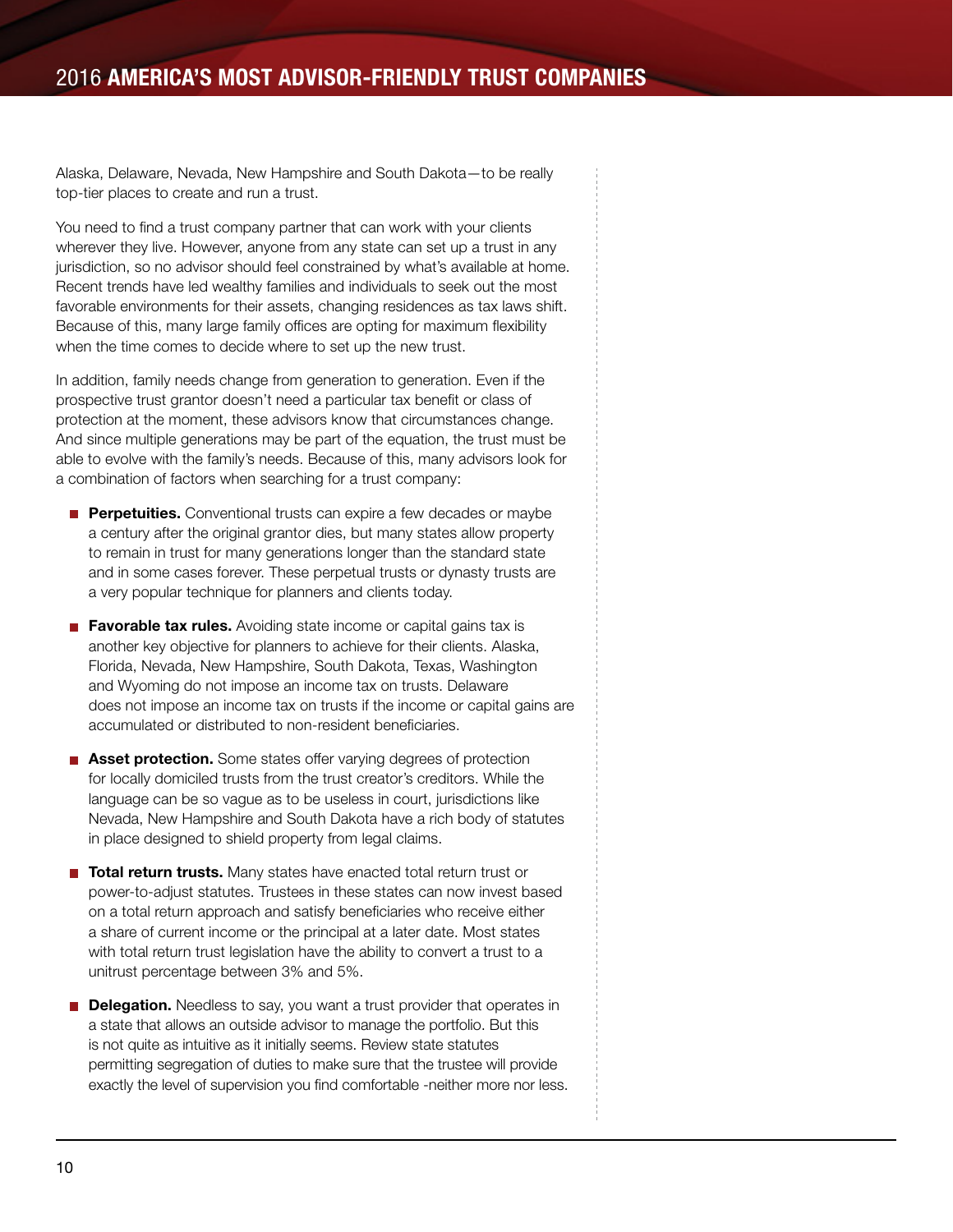**Privacy.** Most states have methods for insuring that fiduciary matters will not be a matter of public record, although some are stronger than others. However, state laws differ on beneficiaries' entitlement to trust information and only a few states allow a trust instrument to delay or prohibit disclosure of trust information to future beneficiaries.

## A GOOD PARTNER IS MORE THAN A UTILITY

Plenty of would-be advisor-friendly firms operate on a commodity basis, relying on technology and standardization to ensure good service for more-or-less generic trusts. These trust companies generally offer low all-in pricing but can become inflexible as trusts get more complex or require special outside-thebox handling.

In the meantime, your best clients demand service and flexibility. The trust company you recommend to them reflects on you and the overall experience you provide.

Look for a corporate trust company that can provide evidence of:

- Years of experience in administering trusts
- Specialization in trust administration, custody, and fiduciary tax reporting services
- Knowledge of changes in the directed trust space and the trust environment
- Dedication to fiduciary responsibility
- Insurance coverage against fiduciary errors and omissions
- Staff continuity
- Examination by internal auditors and external regulators
- Focus on the best interest of all beneficiaries, both current and future, while implementing trust provisions
- An aversion to "interpreting" or adding to the trust documents in order to divine the wishes of the creator
- State-of-the-art technology
- $\mathbb{R}^2$ A reporting and accounting platform that supports both your custody platform and all assets that will go into the trust
- **E** Established partnership relationships with multiple team members

Once you have your search narrowed to one or two states, start interviewing trust companies with the above criteria in mind. Remember, you want a partner that keeps its in-house investment unit—if any—away from your clients. They should not be trying to sell your clients proprietary investment products, but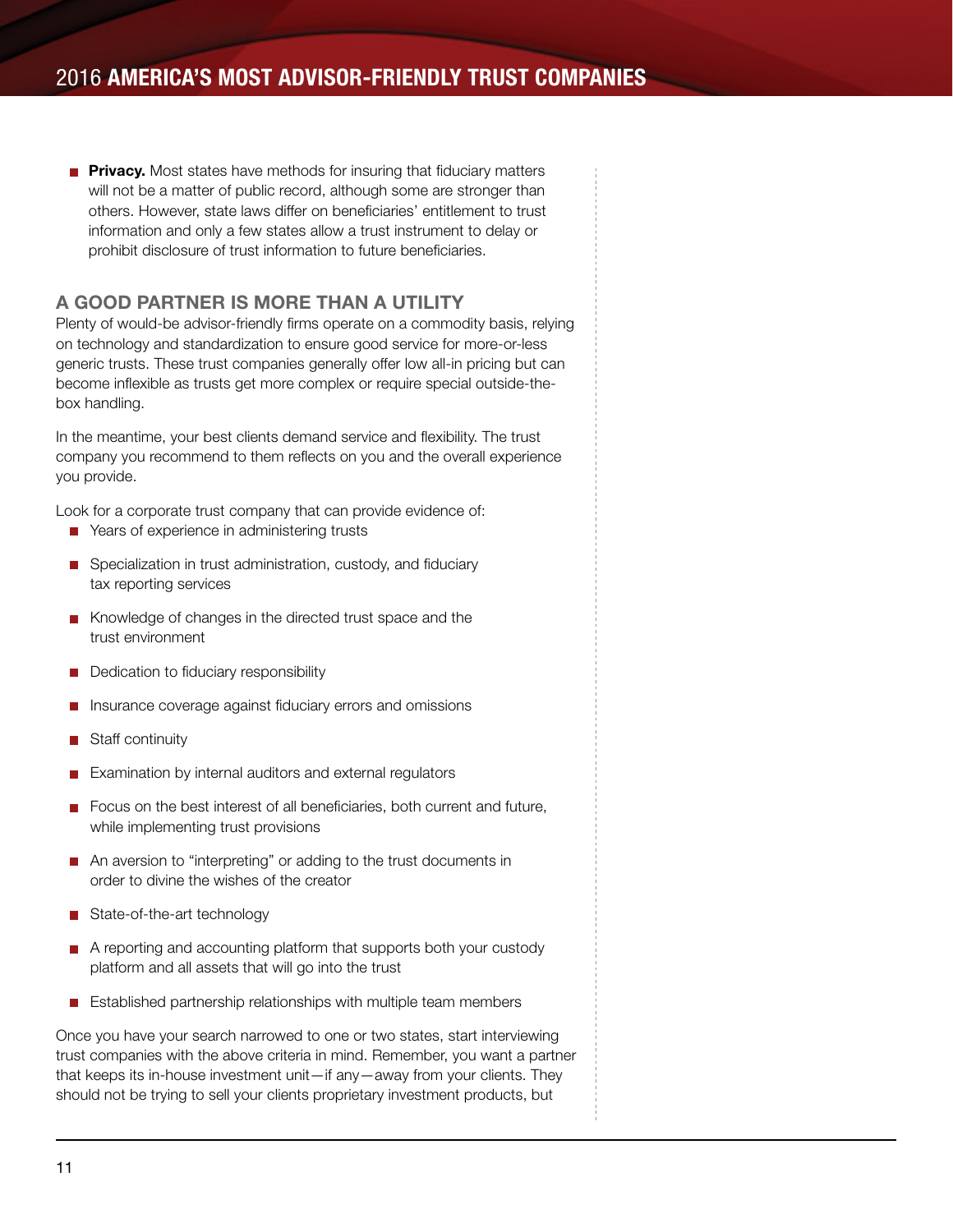they should have the capability to support any investments that you might recommend, now or in the future. If they're not "friendly," it doesn't really matter how nimble their operation is or how in-depth the services they offer.

## HOW TO SHOP: WORDS TO WATCH

As you put together a short list of trust companies that may be a good fit for your clients, remember that diversification is key. Just as every one of your clients is different and has unique needs, many of the best providers are generalists who excel in a niche or two or are outright specialists.

Learn to recognize the jargon that differentiates one trust company from another so you can build a balanced team of potential partners. Some are geared toward self-directed IRAs and other pure hands-off custody and administration: Others shine when it comes to classic directed trust where trust officers and advisors work more closely together.

Some of your clients will want to create trusts that favor one group or the other. If possible, cultivate relationships with at least a few from either side of the bench to give your clients the best pool of options to work with.

- Ideally, a dedicated trust officer assigned to each account
- П Examinations of how payments and beneficiary/client communications are handled.

Advisors seeking a trust company for a directed trust that does not contain discretionary provisions can focus on the easy questions:

- Is a dedicated trust officer responsible for each account?
- How are income or principal requests handled? What are the turnaround times and payment methods?
- $\blacksquare$  How are communications with the beneficiary handled?
- $\blacksquare$  How quickly can the trust company respond to document review, interpretation and explanation requests from a client or financial advisor?

When trustee discretion is an issue, the process of finding the right fit can become more difficult and chemistry becomes more important.

## ADD UP THE COSTS

Naturally, corporate trustees need to charge for their service. While regulators are pushing for greater transparency here, this fee is often all-inclusive or bundled in such a way that beneficiaries and their advisors have a hard time determining where their money goes.

Traditional all-in-one trust companies further obscured the cash flows by charging a fee that compensates them for their investment management services, fiduciary risk and other "soft non-value-added services" provided to clients.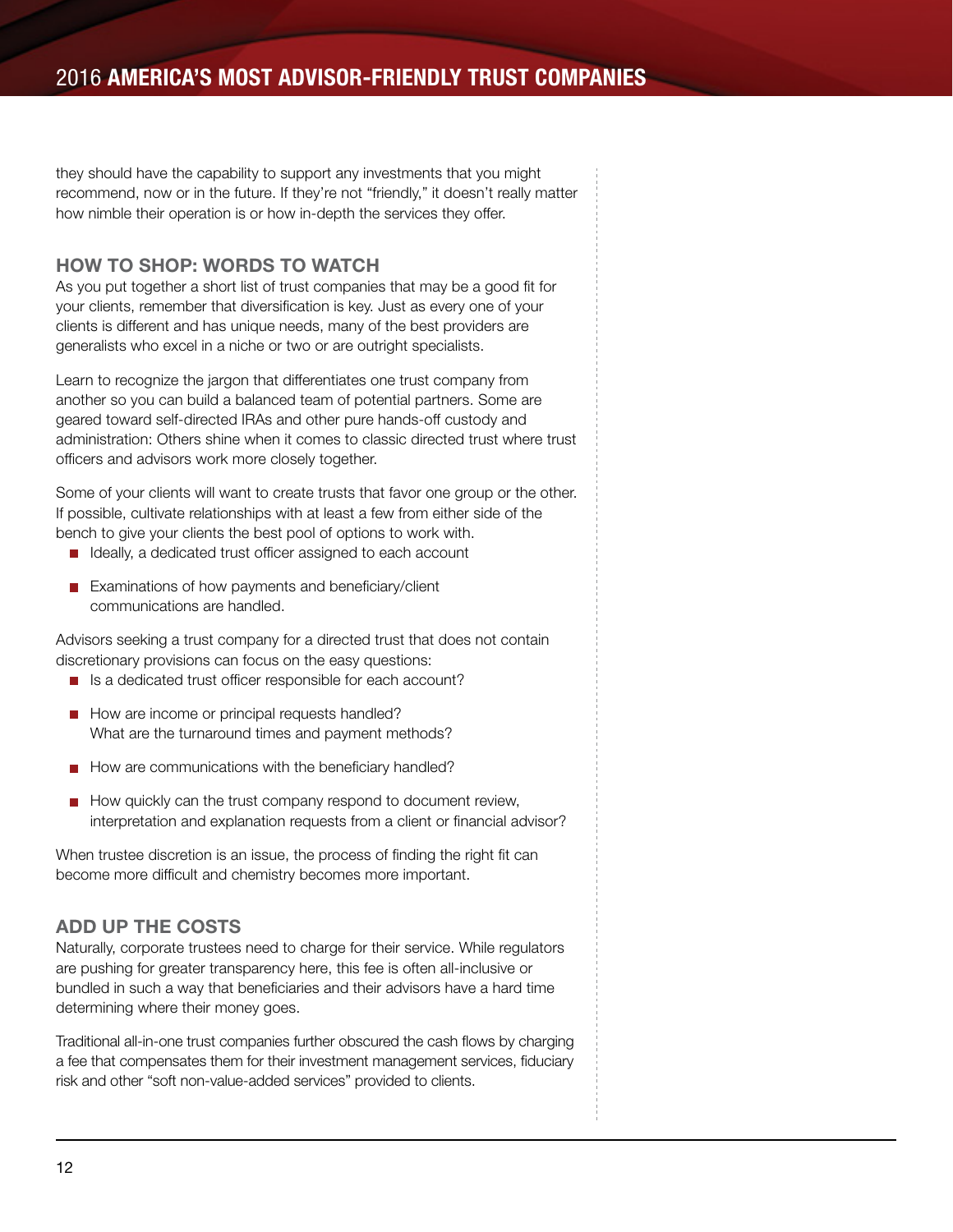Directed trusts, on the other hand, generally separate the investment advisory fee from the corporate trustee fee. As a result, clients receive much clearer insight into what they are paying -and often a lower total fee as well.

In general, fee schedules for directed trust companies fall in a range from 0.50% to 0.75% on the first \$1 million and then drop according to varying breakpoints thereafter. Minimum annual fees range from \$4,000 regardless of asset level, although some types of trust start in the \$1,500 range. A few vendors will charge a flat fee for any amount of assets.

Additional fees may apply for real estate held in trust, estate settlement and termination fees, tax preparation and/or filing, or miscellaneous extraordinary services.

Note: The IRS has ruled that all corporate trustees are required to separately account for investment and administration fees. This is intended to remove the tax advantage of a "unitary" trust in which the entire trustee fee can be deducted, as opposed to a trust that charges separate fees and only allows partial deductibility of fees. Directed trusts already break out the fees in this way, but because this is a relatively new development, it gives you a good "talking point" in your negotiations with trust companies.

## TECHNOLOGY MATTERS

Once upon a time, dealing with paperwork was the primary objective of every trust organization in the business. Even today, some trust officers are still content to fill out and file all the necessary forms it takes to keep a trust running and compliant with all applicable regulations.

However, some firms have embraced technology that makes it possible for them to take their trusts out of the late 19th Century.

The right accounting platform can interface with the modern state-of-the-art portfolio management tools that directed and delegated advisors use today while incorporating your best tax optimization and rebalancing strategies. The investment architecture can now be truly open, working with any third-party or in-house alternative assets your platform supports.

Integrated multi-custodian data feeds allow the administrators of large trusts to track thousands of open investment positions, report market values and attribute performance with a minimum of delay and errors. This functionality, in turn, is what makes the very existence of smaller trusts possible.

A modern trust administrator may be able to share data with your customer relationship management system and provide other integration benefits. If this kind of efficiency matters to you, it's important to ask a potential partner whether you can get it.

But the primary advantage technology is bringing to the trust business is the elimination of paper. Moving the forms into secure paperless environments has been essential for a new generation of trust officers who can now give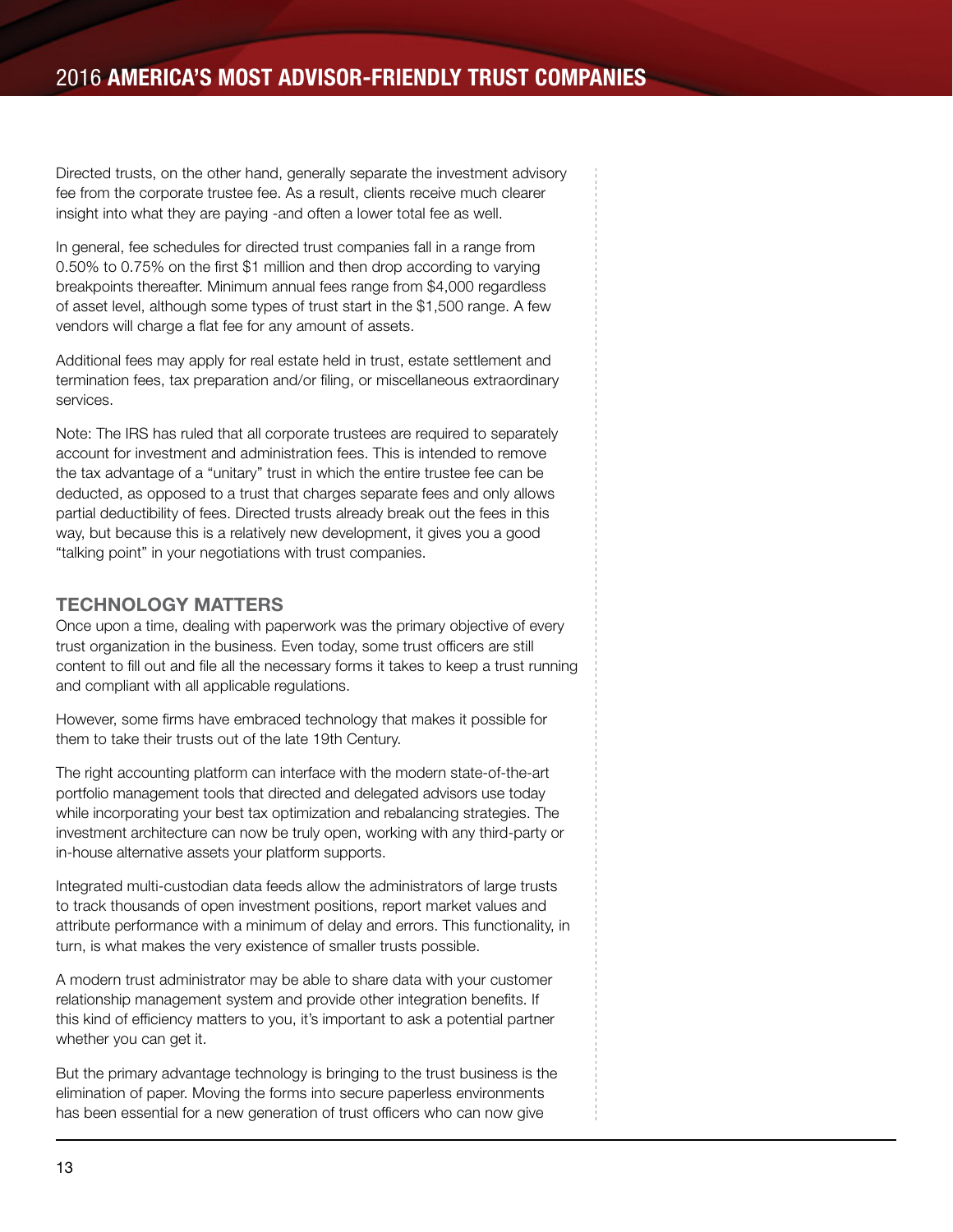beneficiaries, grantors and investment advisors alike access to all necessary documents.

Forms can be sent out for fast electronic signature and then stored electronically as well for instant access. The faster the signature fields are populated, the faster distributions and other complex processes can move.

Ask about technology when you have a conversation with a potential trust partner. You may not require them to have a full-fledged cutting-edge solution, but you may not want an old system of filing cards and ledgers either.

## SPLIT RESPONSIBILITY, SHARED REWARDS

A true directed trust arrangement is created when the person who is initially transferring the assets decides to require or "direct" the trustee to delegate the investment responsibilities to a registered investment advisor, stockbroker, financial planner or other family advisor.

In these cases, the trustee's fiduciary responsibility for the investments is formally reduced to the point where he or she is exonerated from all liability except in circumstances involving willful misconduct. Some states have slightly stricter requirements that force directed trustees to double-check that the advisor's decisions are truly suitable, while others take a more laissez-faire approach.

For most practical purposes, while the trustee retains some continuing liability for investment performance, in a directed trust arrangement, it is close to zero.

Directed trust statutes formally define the separate duties and responsibilities of trustee and advisor. Both are appointed as fiduciaries, even if the advisor is not normally engaged in a fiduciary role. This separation of duties is called "bifurcation" in industry marketing jargon.

When a wealthy individual decides to use a directed approach for his or her trust, he or she generally appoints an existing advisor or advisory firm in the controlling document.

Specifics vary by state. New Hampshire, for example, provides for additional roles within the arrangement. Trust creators can appoint a "trust protector" who has the discretion to modify the trust in various ways to take advantage of changing rules or to direct the trustee to make — or withhold— distributions. Not surprisingly, these three-party arrangements are referred to as "trifurcation."

Remember, some states also allow the trustee to delegate the investment function to an outside advisor regardless of the trust creator's stated wishes. In these relationships, the trust essentially serves as an institutional client in a normal advisory practice.

Such "client" partners can be extremely attractive from a strategic perspective, since they provide both current fee income and referrals to additional clients – a win for everyone, and the exact opposite of the historical trust/advisor dynamic!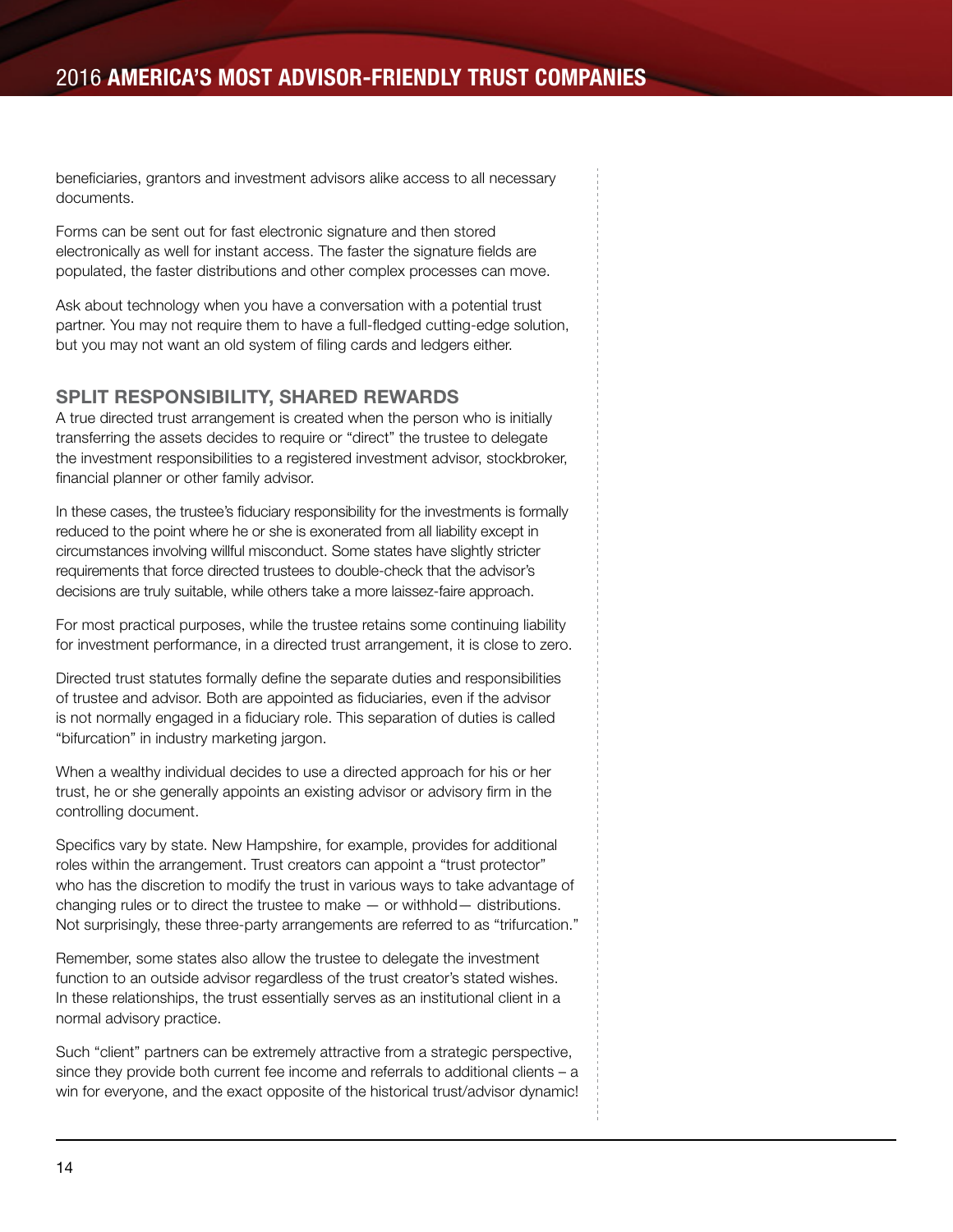## GLOSSARY OF TERMS

**Asset Protection Trust: Any trust designed** to protect property from potential creditors, court judgement or other legal liability.

**Beneficiary:** Person or entity entitled to receive benefits from a will, insurance policy, trust agreement or employee benefit plan.

Charitable Remainder Trust: An irrevocable trust with both income and remainder interest. Income is paid to designated beneficiaries for a term or lifetime. The remainder interest is paid to qualified organizations as specified in the trust when the trust terminates.

**Corporate Trustee:** A trust institution serving as trustee.

**Delegated Trust:** A delegated trust is an arrangement that allows the trustee to assign responsibility for managing the trust's assets to an outside advisor. (See also: Directed Trust.)

**Directed Trust:** A directed trust is an arrangement that allows the advisor to hand off the responsibility and burden of administering a trust to an outside corporate trustee but retain control over how the assets are invested. (See also: Delegated Trust.)

**Directed Trust Company: Any corporate** trustee that supports and encourages directed trust relationships. These companies are generally not interested in managing the assets themselves and so have little or no motive to replace existing advisors.

**Durable Power of Attorney: A power** of attorney that will come into effect and remain in effect and valid if the person who grants the power becomes incapacitated.

**Dynastic Trust:** While some states force trusts to terminate after a few generations, others allow trusts to operate for centuries or even, theoretically, forever. These longlasting arrangements are known as dynastic or "perpetual" trusts.

**Estate:** The real and personal property of a decedent; a specific interest in property.

**Fiduciary:** An individual or entity in position of trust who has accepted the duty of acting for the benefit of another.

Grantor/Settlor: A person who transfers property, the creator of a trust.

Generation Skipping Tax (GST): A tax levied on gifts to people separated by the donor by more than one generation: grandparent to grandchild, for example.

**Irrevocable Life Insurance Trust: Typically** used to shelter an insurance death benefit from estate taxes and may provide liquidity to pay estate taxes and settlement costs. A trust is created, then the trust purchases a life insurance policy.

**Irrevocable Trust:** A trust that, by its terms, cannot be revoked or changed by the grantor.

**Living Trust:** A trust that is operative during the lifetime of the grantor; as opposed to a trust under will or a testamentary trust. Also known as an inter vivos trust.

Power of Attorney: A legal document appointing someone to act as one's agent with legal authority to sign your name, on your behalf, in your absence. Power of Attorney ends at incapacity (unless it is a durable power of attorney) or death.

**Remainderman:** The person who is entitled to an estate after the prior estate has expired.

**Revocable Trust:** A trust that by its terms may be terminated by the settlor or by another person.

**Successor Trustee: Person or institution** named in the trust document who will take over should the first trustee die, resign or otherwise become unable to act.

**Trust:** An entity that holds assets for the benefit of certain other persons or entities.

**Trustee:** Person or institution who manages and distributes another's assets according to the instructions in the trust document.

Uniform Trust Code States: Many states have attempted to streamline and standardize their trust rules by adopting these provisions as their model.

**Will:** A written document with instructions for the distribution of an individual's assets after death.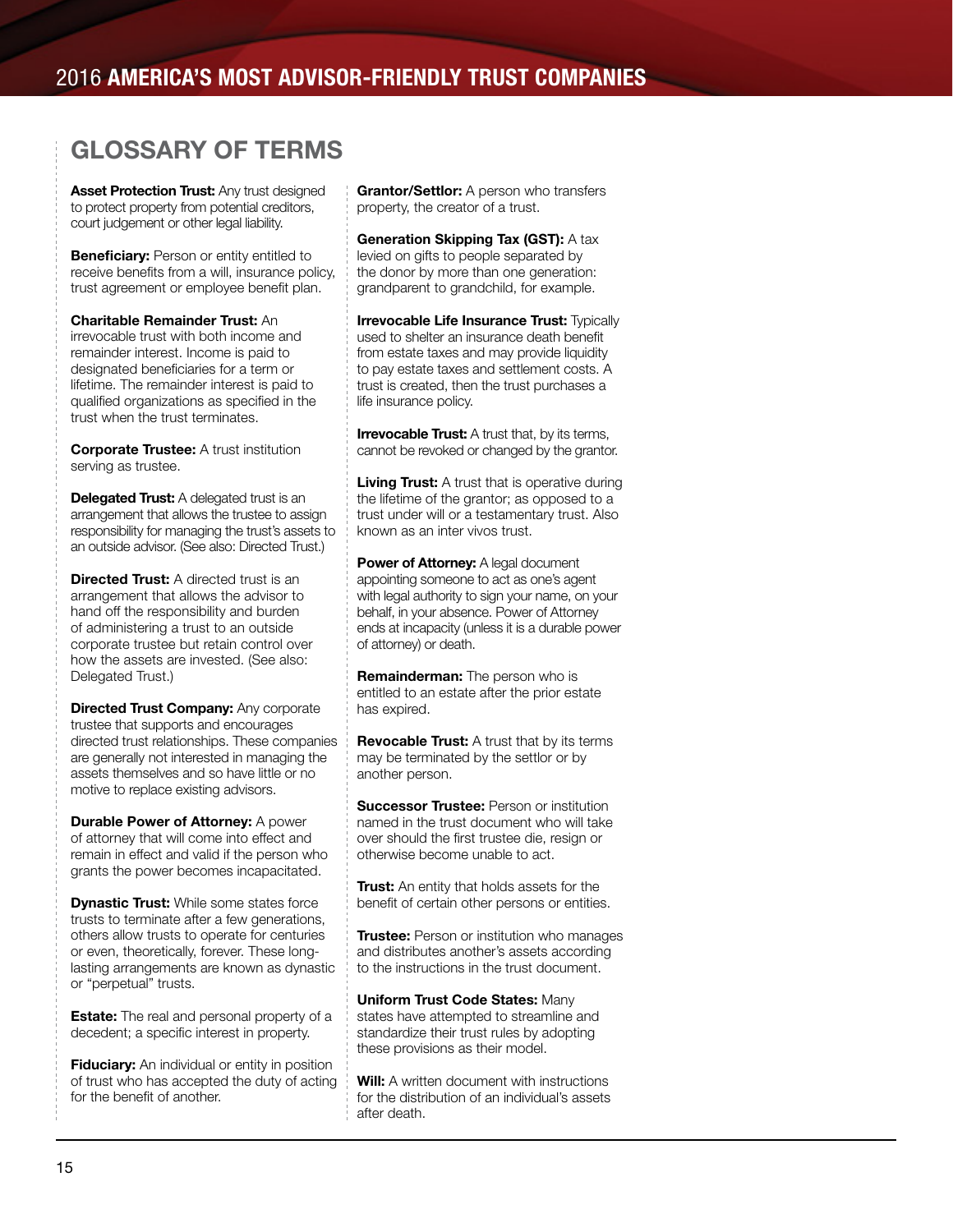# FIDUCIARYTRUST OF NEW ENGLAND

Fiduciary Trust Company of New England • 1155 Elm Street, Manchester, NH 03101 • fiduciarytrustne.com

#### WHY NEW HAMPSHIRE?

New Hampshire is one of the premier trust jurisdictions due to its progressive laws around:

- Directed trusteeships
- State tax advantages
- Asset protection trusts
- Dynasty trusts
- Delegation of duties
- Efficient administration and modification of trusts

Unlike some other trust favorable states, NH also has a dedicated trust court. This ensures that if issues arise, they are reviewed by judges with deep expertise and resolved quickly.

#### WHY FIDUCIARY TRUST OF NEW ENGLAND?

Together with our Massachusetts affiliate, we have been partnering successfully with financial advisors, attorneys, accountants and family offices for decades. Some advantages to working with us:

- Talented Professionals with 25 years in the business and 15 years with the firm on average. We have sizable teams of legal, tax and other specialists to support our trust officers & clients.
- Experience Partnering with Third Party Advisors in our capacity as directed or delegated trustee and/ or custodian. We have over \$5 billion in assets under these types of arrangements.
- Quality Custody Services Available enabling us to provide high touch support to advisors and quality service to their clients. We also work with third party custodians.
- Flexible Range of Services including directed trustee, estate settlement, tax, custody and investment management. We respect our partners and do not compete with them.
- Integrity and Stability as we are part of an independent firm owned by current and former employees, directors and clients, with a steadfast commitment to serving in our clients' best interests. We have been consistently profitable for decades and are focused solely on the wealth management business.

#### New business contact:

Michael Costa, President Phone: (603) 695-4321 Email: mcosta@fiduciary-trust.com

**State Chartered: New Hampshire** 

Banking Charter Issued: 2014

Massachusetts Affiliate Charter Issued: 1928

Total Assets Under Administration: \$11 billion<sup>1</sup>

#### Custodians Supported:

- Support all, including custody through Massachusetts affiliate
- Third party custodians

#### Fees for Directed Trust Services:

- Typically our directed trust accounts are \$5 million+ in assets
- Fees are 25bps to 40bps based on assets and complexity

#### In House Experts<sup>1</sup>:

• 10 Juris Doctors and Masters of Law, 2 Paralegals, 4 Certified Trust & Financial Advisors, 5 Certified Financial Planners, 10 Certified Public Accountants and other tax professionals, and 8 Chartered Financial Analysts

**Trust Accounting System: SunGard Global Plus** 

Supports Directed Trusts: Yes

Supports Delegated Trusts: Yes

Typical Timeframe for Acceptance of a New Trust: 2 to 7 days

Marketing Support Includes: "Why New Hampshire" collateral, brochures, consultation with FTC experts in person or on phone, white papers. We will be expanding our marketing support throughout 2016

1 Measured group-wide, including our affiliate Fiduciary Trust Company (fiduciary-trust.com)